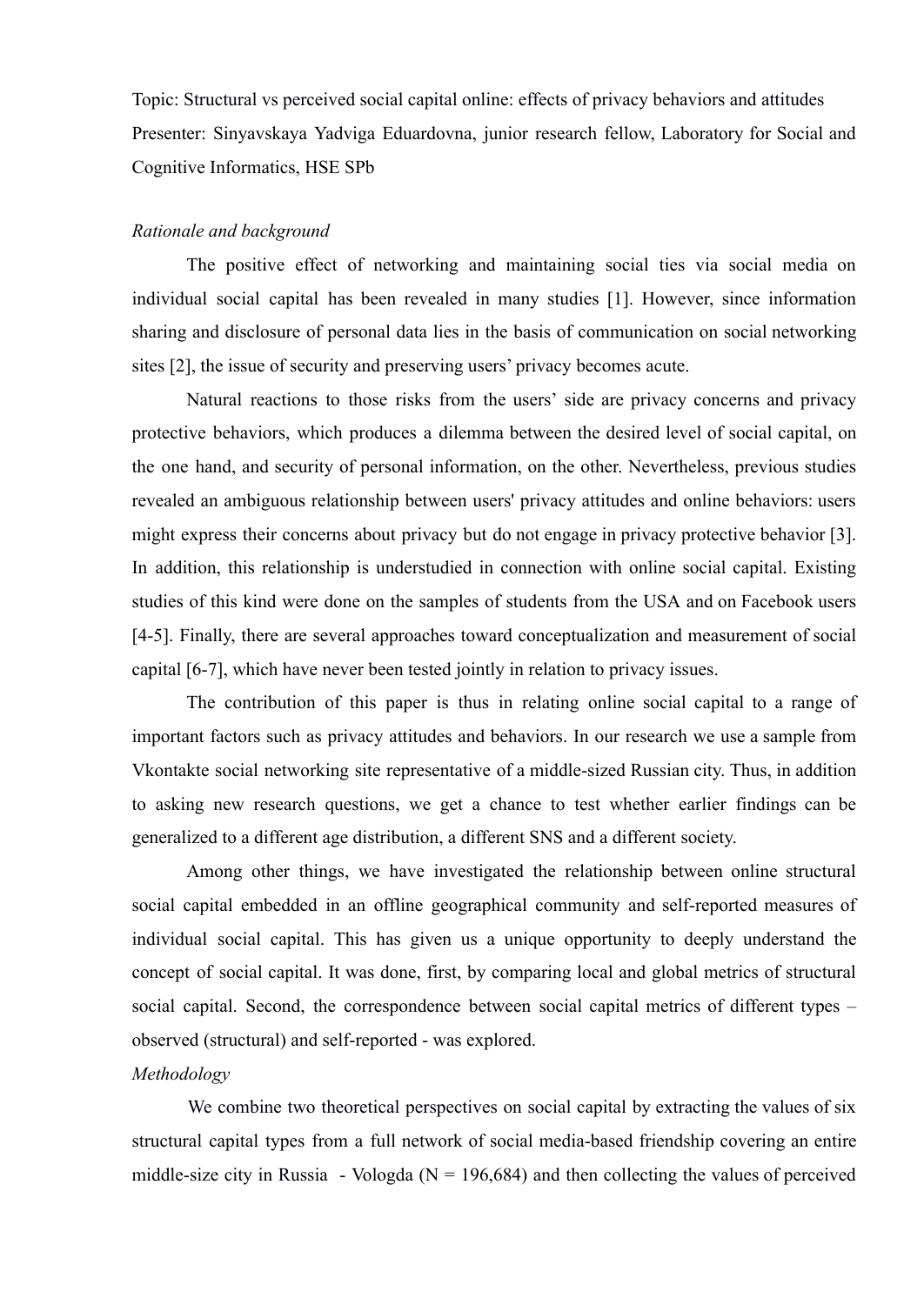capital from a survey of a representative subsample from the same city  $(N=366)$ . Structural social capital metrics were assessed via social networking analysis method (SNA), while Internet Social capital scale [8] was adopted to measure perceived social capital. During the survey respondents were asked also about their online behaviors and privacy attitudes. In order to estimate how users protect their privacy online, the information on current VK profile privacy settings were downloaded through Vkontakte API. Multiple linear ordinary least squares regression was used to test the effect of privacy concerns and privacy protective behavior on online social capital of Vkontakte users.

## *Results*

It was found that no type of privacy behavior is related to privacy concerns; this provides strong evidence for the privacy paradox phenomenon. At the same time, the lack of relation between privacy protection behavior and the number of friends suggests that, in fact, users do not have to choose between safety and visibility/connectedness since protective measures do not seem to hinder tie accumulation. In light of this, the privacy paradox may look not so much a paradox or a dilemma.

Privacy concerns have an independent positive effect on user's structural social capital, specifically to brokerage capacity and general number of social connections within the city. Thus, users concerned with the privacy loss are not embedded in the tightly connected or small social groups as expected; instead, they possess higher visibility in the city network than those unconcerned with privacy risks.

Despite the positive effect of privacy concerns on social capital seems counterintuitive, it is in line with the findings of previous studies [4-5]. The possible explanation is that users, who are more privacy cautious in controlling their privacy online, feel comfortable exposing more information and thus gain more social capital. As privacy protection via maintaining strict privacy settings is an insignificant factor, it might be that such privacy control is performed via alternative strategies of keeping privacy, e.g. decreased self-disclosure.

Perceived and structural social capitals turned to be unrelated, thus measuring different phenomena, while most types of structural capital are closely correlated. First, we can see that degree, betweenness, eigenvector and closeness centralities are strongly and positively related. A second group of measurements includes transitivity coefficient and constraint index that are both negatively related to the first group, so that constraint appears to be nearly an inverse value of the former four, while transitivity coefficient being weakly related to other measures seems to have a content of its own. Thus, while among structural metrics the only empirical difference is